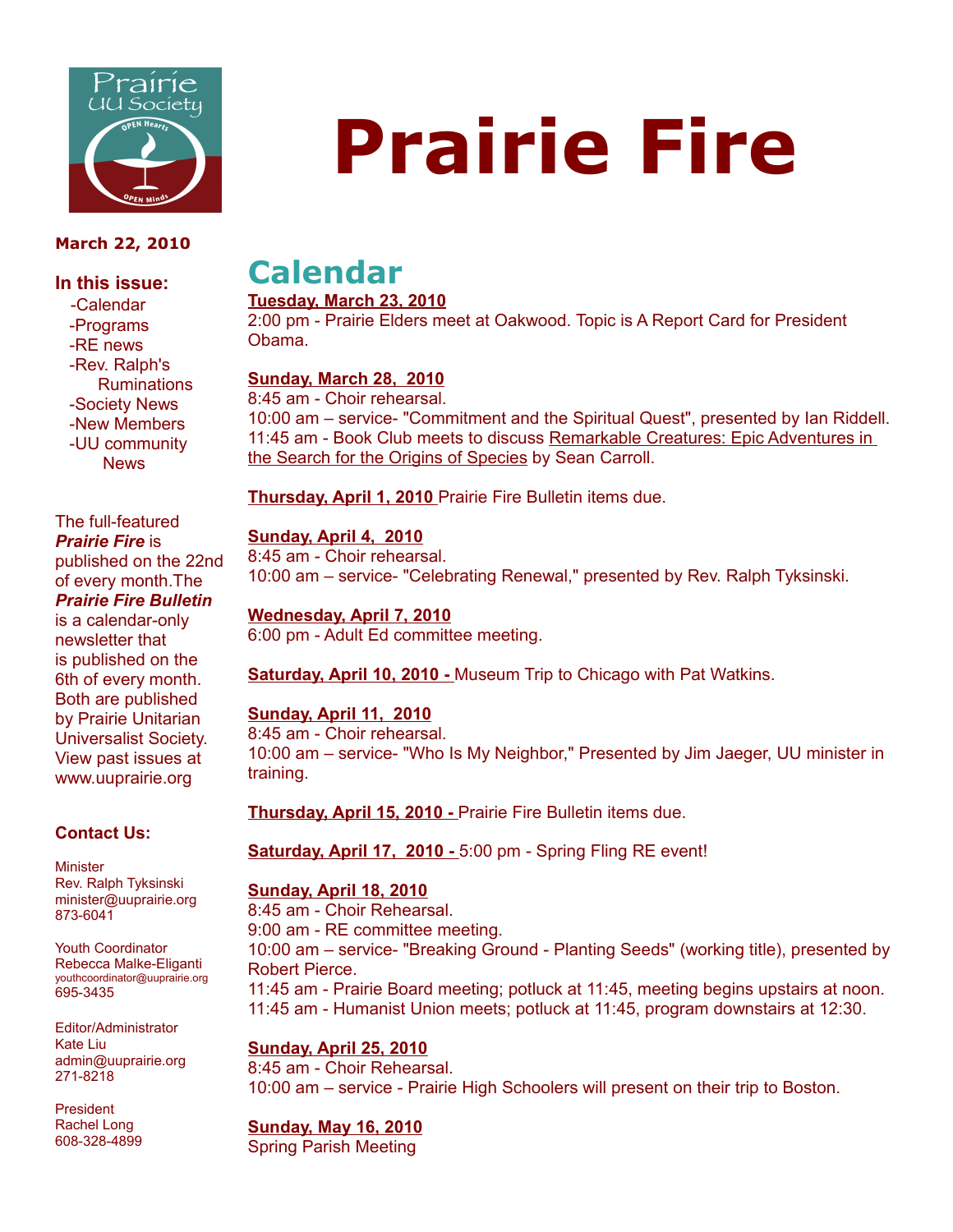**Upcoming Programs Sunday, March 28, 2010, 10:00 am: "Commitment and the Spiritual Quest", presented by Ian Riddell, UU minister in training.** We take inspiration from many sources. Scripture, songs, poetry, and stories give us glimpses into the world and our place in it. Join us as we share the Bantu tale "The Name of the Tree" and explore what it tells us about commitment, history, and the spiritual quest. Ian W. Riddell is a Minister-in-Formation, Meadville-Lombard Theological School, Chicago, IL.

**Sunday, April 4, 2010, 10:00am: "Celebrating Renewal," presented by Rev. Ralph Tyksinski.** Today I will be exploring the many messages and meanings associated with renewal, rebirth, revitalization. I will rely on such poets as Mary Oliver, Wendell Berry, Longfellow, and Szymborska to elevate our understanding and appreciation for considering this Easter as a Unitarian Easter. A challenging topic for those of us who consider ourselves "Paddling against the stream!" in our religious orientation.

**Prairie Web Sites:**

Society Home Page www.uuprairie.org

News Group http://groups.yahoo. com/group/prairie news/

Views http://groups.yahoo. com/group/prairie views/

Social Action http://socialaction. madisonwi.us

Humanist Union http://humanist. madisonwi.us

#### **Input Deadlines:**

Calendar items and program descriptions are due on the 1st and 15th of each month. Feature articles for the full *Prairie Fire* are due on the 15th of each month. Please send to Kate Liu at admin@uuprairie.org or call 271-8218.

**Sunday, April 11, 2010, 10:00 am - "Who Is My Neighbor," Presented by Jim Jaeger, UU minister in training.** As the health care debate progresses, we hear a lot about insurance exchanges, public options, "death panels" and the like. In all of this focus on the details the broader issues of morality and health care policy are lost in the noise. Jim Jaeger, seminary student at Meadville Lombard Theological Seminary and long time member of First Unitarian Society will talk about the moral and ethical debate the must underly our public conversation about health care reform.

**Sunday, April 18, 2010, 10:00 am - "Breaking Ground - Planting Seeds" (working title), presented by Robert Pierce.** Robert Pierce, market manager of the South Madison Farmer's Market, will be with us to celebrate Earth Day. He was born and raised on Madison's South side and as the owner of Half the 40 Acres, he has been growing and selling produce for over 20 years. Robert started as a vendor at the South Madison Farmers Market in 2002 and has been the Market Manager since 2003. He is a community leader and advocate in the development of sustainable locally grown food systems.

## **Religious Education News**

Finally, Spring is almost here! Isn't it just lovely waking up to birds chirping in the morning? I love seeing my flowers bursting through the soil. Last week my little yellow crocuses popped up and the daffodils are on their way.

Soon the butterflies will be out and about. It's a good thing we'll be working on Prairie's new butterfly garden this Sunday. If you have a little one in RE please make sure he or she is dressed appropriately for the weather. We're hoping the sun will be shining so we can work in the garden. Students have been learning about the life cycle of plants and butterflies and have made signs for the garden. They sure are working hard on this garden. It's going to be a beautiful gift to Prairie and to the neighborhood.

The high school class is getting ready for their trip to Boston as part of their Coming of Age program. Barb Park has really committed a lot of her valuable time and energy into teaching our young people about the history of Unitarianism, Universalism and different forms of spirituality. Students will leave Saturday, March 27, and stay until Wednesday, March 31st. They will take a historical walk through Boston to see famous UU sites, stay at the Eliot & Pickett Houses ( the UUA's B&B), get a tour of the UUA, have a meeting with the Office of Youth and Young Adult Ministries,and visit *Page 2*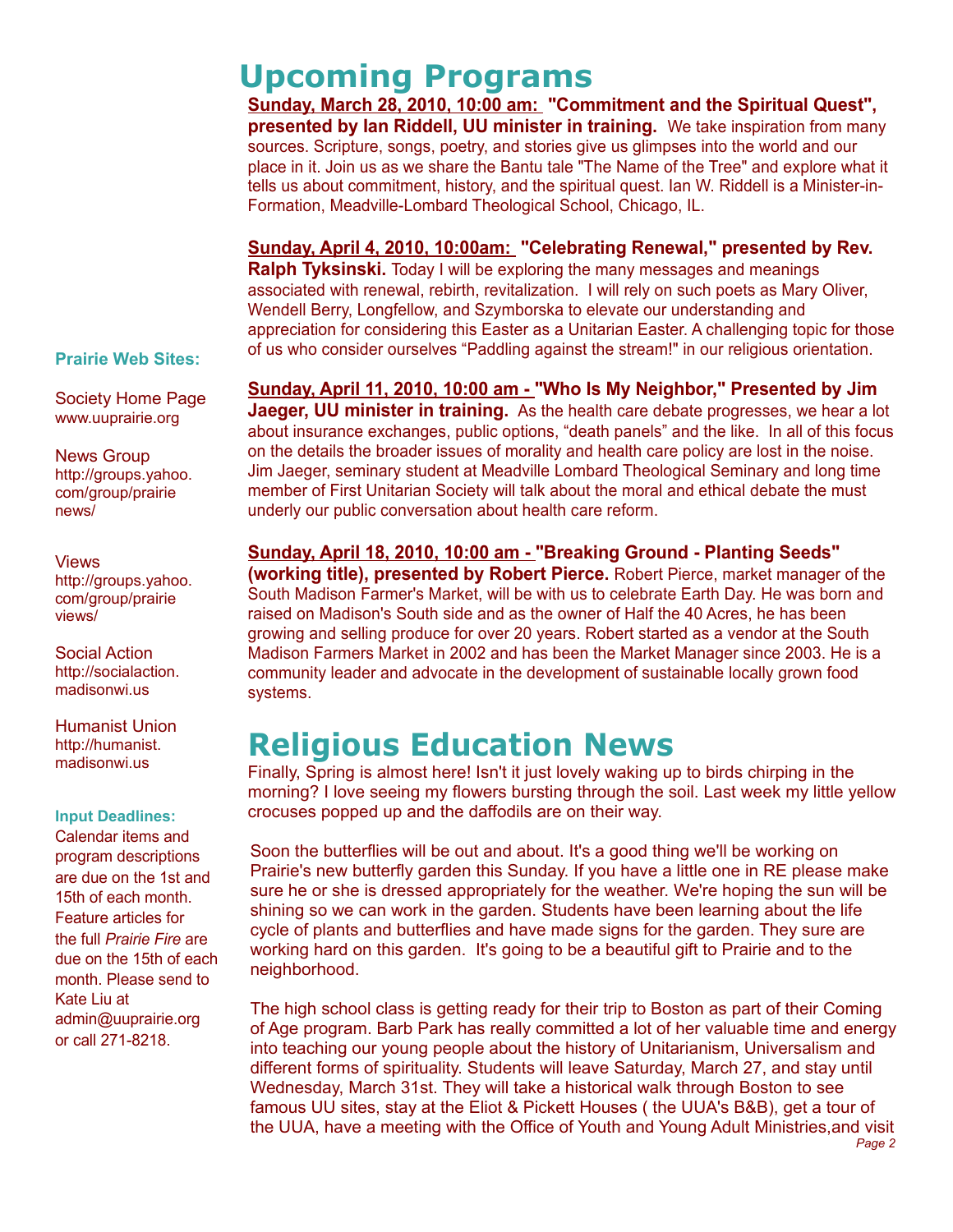

several UU congregations. It'll be informative and fun! On April 25th we'll all get a chance to hear about this trip when they do the Sunday service presentation titled, "The Boston Pilgrimage".

I'd like to thank everyone who took part in last week's Mystery Friends party. We had 15 children and 15 adults take part in the month long event. We had a lot of people correct in guessing who their Mystery Friend was and we had a few surprises. During the potluck party everyone sat with their friend and got to know them a little better. I hope the friendships made last month will be around for a very long time. I'm glad that some of our adult members had a chance to see what I see every week, a wonderful group of bright, caring students who are really a lot of fun and a joy to be around.

If you were at the March 7th RE presentation, "Famous UU's You Should Know", then you saw firsthand the work that is being done in RE. Our young people are learning our principles not just memorizing them but really knowing why these beliefs are important. They're also learning about famous people who shaped our beliefs and make us proud to say we're UU's.

I'd like to thank all of our teachers for working so hard this year: Paula Pachciarz, Patty Stockdale, Marcia Johnson, Dan Proud, Mary Frantz, RE Chair Robin Proud, and Barb Park. I'd also like to thank Anne Pryor and Bob Cape for assisting Barb in the high school class and thank Anne Urbanski for co-teaching the middle school class last semester. Thank you! Thank you!

If you'd like to help in RE but don't know how, or don't have a lot of time there's still many ways you can make a difference in the lives of our young people. The RE Committee meets every other week at 9 a.m. We also need people to hold our littlest UU's in the nursery and our preschool teachers often need an extra set of hands to help. For more ways please see me or Robin Proud.

As always, see you on Sunday,

Rebecca Malke Director of Religious Education

## **Our Society**

#### **Prairie Book Club Announces Selections**

The Prairie UU Book Club meets once a month after service to discuss a book of interest. Books are discussed over potluck lunch, and you do not need to have finished (or read!) the book to attend. Following below is a list of the books the group will be discussing from March through July of 2010. For more information, contact Mary Mullen, 608-298-0843 or mmullen(at)chorus.net.

Sunday, March 28 – Remarkable Creatures: Epic Adventures in the Search for the Origins of Species by Sean Carroll. (nonfiction, 352 pages) "Tells the stories of the most dramatic expeditions and important discoveries in two centuries of natural history — from the epic journeys of pioneering naturalists to the breakthroughs making headlines today — and how they inspired and have expanded one of the greatest ideas of modern science: evolution." Recommended by Galen Smith.

Sunday, April 25 – The Gate to Women's Country by Sheri Tepper (post-apocalyptic novel, 320 pages) - Set in the future many generations after a nuclear war, the story focuses on a matriarchal nation, Women's Country, where young boys are given up at age 5 to live in garrisons with men and at age 15 decide whether to continue to be warriors or to give up that life and live in Women's Country with the women, young children, and men who have renounced garrison life. Read this novel for the themes of ecofeminism and ecotopian fiction, for the mystery of how such a divided society can even survive, or for a science fiction look at how catastrophic wars can be avoided. Parts of this novel may make you angry, but they will still make you think. Suggested by Mary Mullen. *Page 3*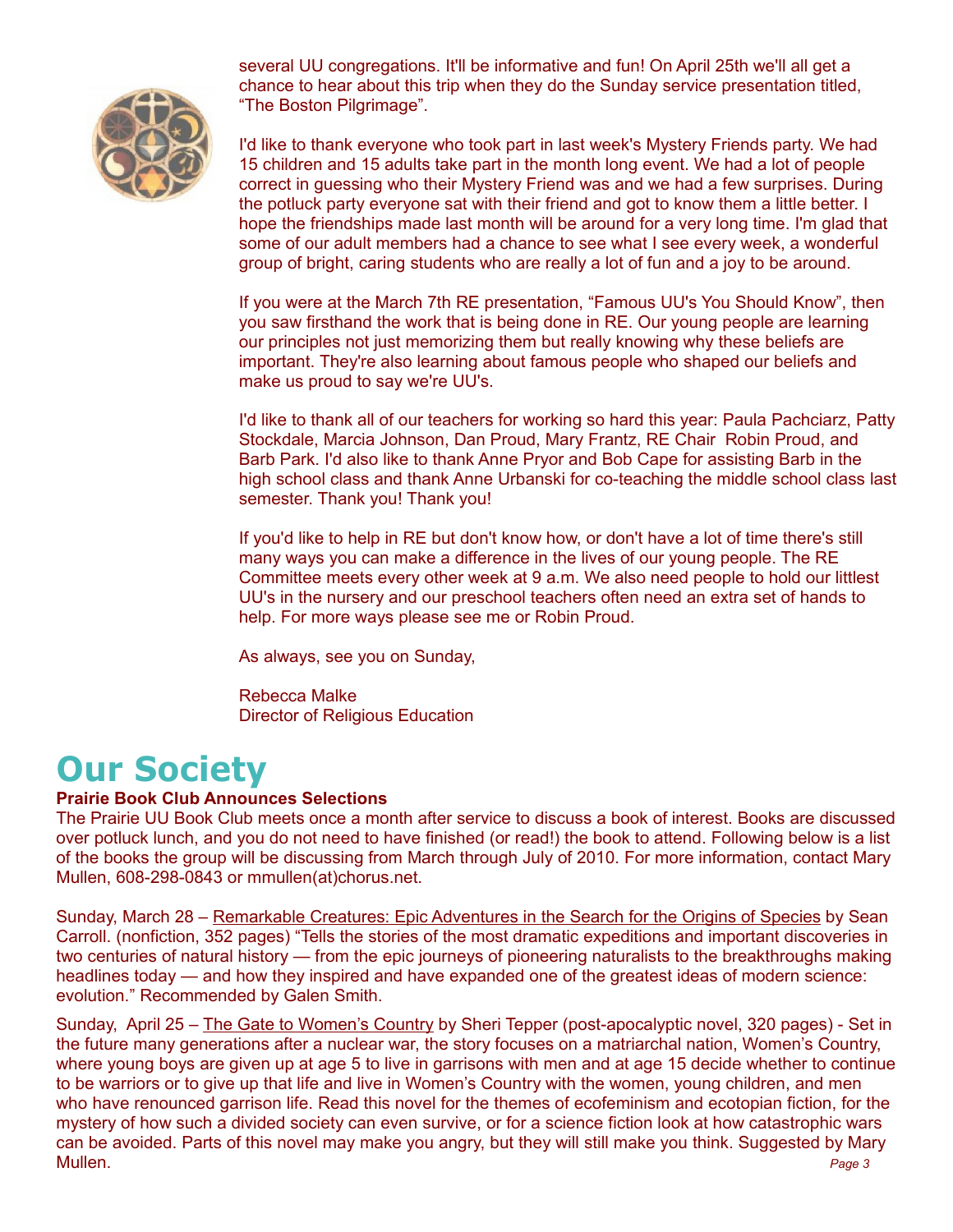Sunday, May 30 - A Tree Grows in Brooklyn by Betty Smith (fiction, 528 pages) – Rarely does the book club read a "classic." This month's book is an exception. First published in 1943, it is a *bildungsroman* or coming of age story. The novel takes place in the first 2 decades of the 1900s in Brooklyn, NY and follows Francie Nolan and her 3-generation Austrian/Irish-American family who are struggling against poverty. The main metaphor of the book is the Tree of Heaven, an Asian import now considered invasive that is common in vacant lots in New York City. Suggested by Barbara Park.

Sunday, June 27 - Elegance of the Hedgehog by Muriel Barbery (French fiction, 320 pages) Told through 2 narrators – *concierge* Renée Michel (in first person) and an intellectually precocious girl named Paloma Josse, (through her journals) - it features erudite characters. It is full of allusions to literary works, music, films, and paintings. Themes relate to philosophy, class consciousness, and personal conflict. Suggested by Rose Smith and Al Nettleton.

Sunday, July 18 - (Date may be changed) Roads to Quoz: An American Mosey by William Least Heat-Moon (608 pages) is about a series of short trips – total of 16,000 miles - rather than one long trip as Heat-Moon's other books were. In this book he covers Maine's North Woods by car, a trip along the coast from Baltimore to Florida by boat, one in Idaho's Bitterroot Mountains by rail bike (bike fitted out to cruise along abandoned railroad tracks), and others. "Wherever he is, Heat-Moon's thought is often tethered to questions of sustainability and equitability...deep ecology." It's a long book, and you may choose to read it over the summer while on a trip or while trapped at home. Feel free to select whatever trips appeal to you. Suggested by Al Nettleton.

#### **WOW to Meet April 3rd**

Prairie's Women's group, also known as WOW, meets monthly for breakfast potluck and conversation and an occasional project. We will meet next on Saturday, April 3rd, at 9:00 am. Come and join us for great food and conversation.

#### **Prairie Elders meetings**

Prairie Elders is a group of over-65 Prairie members who meet once a month (generally on the 4th Tuesday of the month) and Oakwood, in the Nakoma room, for conversation and mutual support. New members are always welcome. Topics alternate between general interest and more personal items. The topic for March 23rd is "A Report Card for President Obama." For April 27th the topic is "Something you always wanted to know but were afraid to ask." Afraid of feeling stupid? Topic too grand? No way. Such a topic spurs fascinating discussions in our loquacious bunch. Our "round robin" format makes it easier to hear and gives all the option of speaking. Topics alternate between general issues and personal interests. NOTE: *Please bring suggestions for future topics.*

 All meetings begin with informal conversation at 1:30 pm, followed by discussion beginning at 2:00 pm. If possible, please bring some snacks to share and your own beverage cup. For more information about the group or to arrange a ride, please call one of the following: Donna Murdoch 238-3802, Gordon Cunningham 230-3367, Rosemary Dorney 238-4382 or Rose Smith 233-3363.

#### **Humanist Union to Discuss Outreach with Jane Esbensen**

On April 18 the Humanist Union will meet with humanist UU minister Jane Esbensen to discuss humanist outreach ideas. Jane is currently serving as half-time consulting minster to the Lake Country Unitarian Universalist Church in Hartland WI. We are departing from our usual practice of meeting on the first Sunday of the month because the 18th was the only Sunday in April when Jane was available for our usual potluck lunch at 11:45 am and our presentation/discussion from 12:30 to 1:30 pm. Since the Prairie Board will be having a potluck and meeting upstairs during this time, we will share their potluck serving table but take our food downstairs and meet there. In May we will return to our first Sunday schedule for our May 2nd meeting with Andrew Kerr, Speaker of the Free Congregation of Sauk County.

#### **Mark Your Calendars!**

• The Spring Parish meeting has been scheduled for Sunday, May 16th, after the service. We will begin with a potluck lunch at 11:45 and begin the meeting at noon. At this annual meeting, the budget will be presented for the congregation's approval, and new board members and officers will be elected. Materials for the meeting will be distributed beforehand via Prairie News or US mail.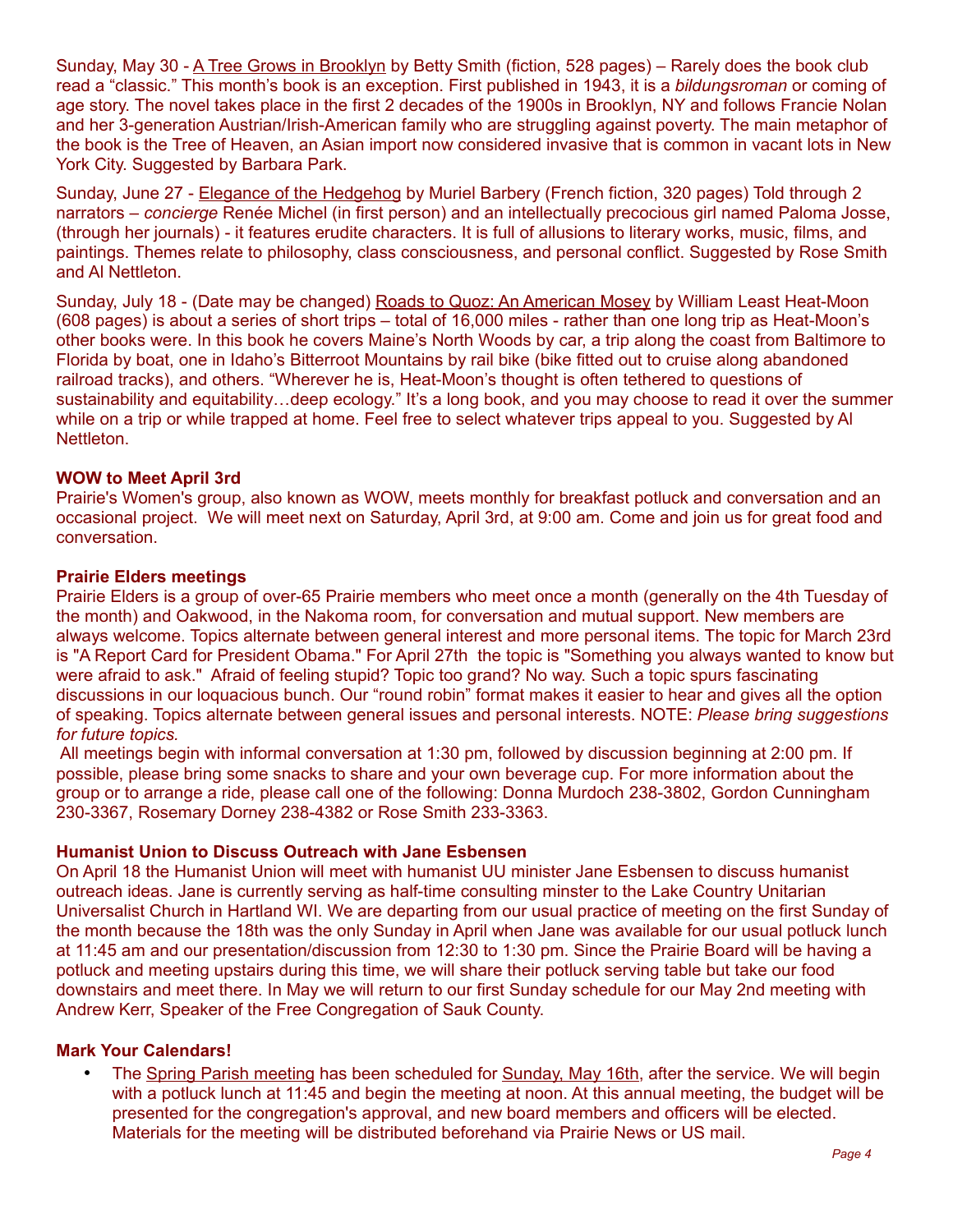• Prairie's annual fall retreat has been scheduled for the weekend of September 17 - 19, 2010, at the Pine Lake Camp in Westfield, Wisconsin. This is the same location we used last year, and we are hopeful that the earlier date will bring us both warmer weather for enjoying all the camp has to offer, and the possibility that the folks at Sauk City UU will be able to join us this year. Every year the retreat is run with tremendous volunteer support. People are always needed to coordinate programs, help with publicity and registration, help with childcare, and more. If you are interested in volunteering to work on the retreat, please contact Kate Liu, Prairie's administrator, at 271-8218 & admin(at)uuprairie.org.

#### **Plans for Professional Ministry**

By now you are likely aware that our minister of the past 3-1/2 years, Ralph Tyksinski, will by retiring from professional ministry at the end of his term with us, on June 30, 2010. There are several steps we need to take to obtain a new consulting minister, and the process is already well underway. We need to submit a "Congregational Record" to the UUA (Unitarian Universalist Association) to serve as our ad and invitation for any ministers who might be interested in serving us. The Board discussed what we need from a consulting minister at this time, and got additional ideas from the Long Range Planning Committee and the Committee on Ministry. A small group of Board members wrote a draft of the report, which was then approved by the full Board at its 3/14/10 meeting. We will be working with our Central Midwest District Ministerial Settlement Representative, who will help us through the process. We need to appoint a consulting minister task force, whose role will be to help us reach the point of selecting a candidate to present to us. We are planning for the new minister to start August 1st.

Do you have the time, energy, and desire to help us find our next minister? It will be time consuming, but rewarding. Please let me know right away, because we want our task force up and running. It should be a fascinating and exciting process.

*Rachel Long, President*

#### **Vote on Settled Ministry to be Delayed**

Throughout this congregational year, Prairie has been undergoing a discussion regarding ministerial relationships: learning what settled, consulting, interim, and lay ministry mean, and how Prairie's future might be fostered by different types of ministerial arrangements. This discussion was begun at the direction of the Prairie UU Society Board, which charged the Long-Range Planning Committee in July to facilitate the process. This request was intended as preparation for a congregational vote at the Spring Parish Meeting on whether Prairie should pursue "settled" ministry (that is, long-term, rather than year-to-year contract ministry).

In undertaking this process, both the Long-Range Planning Committee and Prairie members have conducted much important work. Progress has been made on many fronts. We have interviewed members of several other congregations who have undergone similar discussions. Outside speakers have come to Prairie to share their thoughts during or after Sunday services, including Ian Evison from the Central Midwest District of the Unitarian Universalist Association and Glenda Consenza of the Dekalb UU Society, which recently called a settled minister. Prairie members have had opportunities to explore and discuss the issue at three workshops, one-on-one interviews, and other events. The Committee has shared information through four Prairie Fire articles, numerous group e-mails, verbal announcements, congregational mailings, and individual emails and phone calls. A question-and-answer session about lay leadership with Andrew Kerr, Speaker of the Free Congregation of Sauk County, was rescheduled due to a death in his family but will take place on May 2.

Throughout this process, members have provided feedback in verbal and written form, and "readiness polls" have been taken in which respondents indicated their preparedness to cast a vote ("1" being "not at all ready", "5" being "I could vote today if needed"). Three trends have become evident:

1) The readiness polls indicate that the majority of respondents are not ready to vote, with average response ratings ranging from 3 to 3.67.

 2) A majority of the membership is not fully engaged in the discussion. Fewer than 25% of members have attended a workshop on the topic, and follow-up contacts with those unable to attend echo a lack of preparedness to move forward in decision-making.

3) The feedback from those who have attended raises important but complex issues, many of which are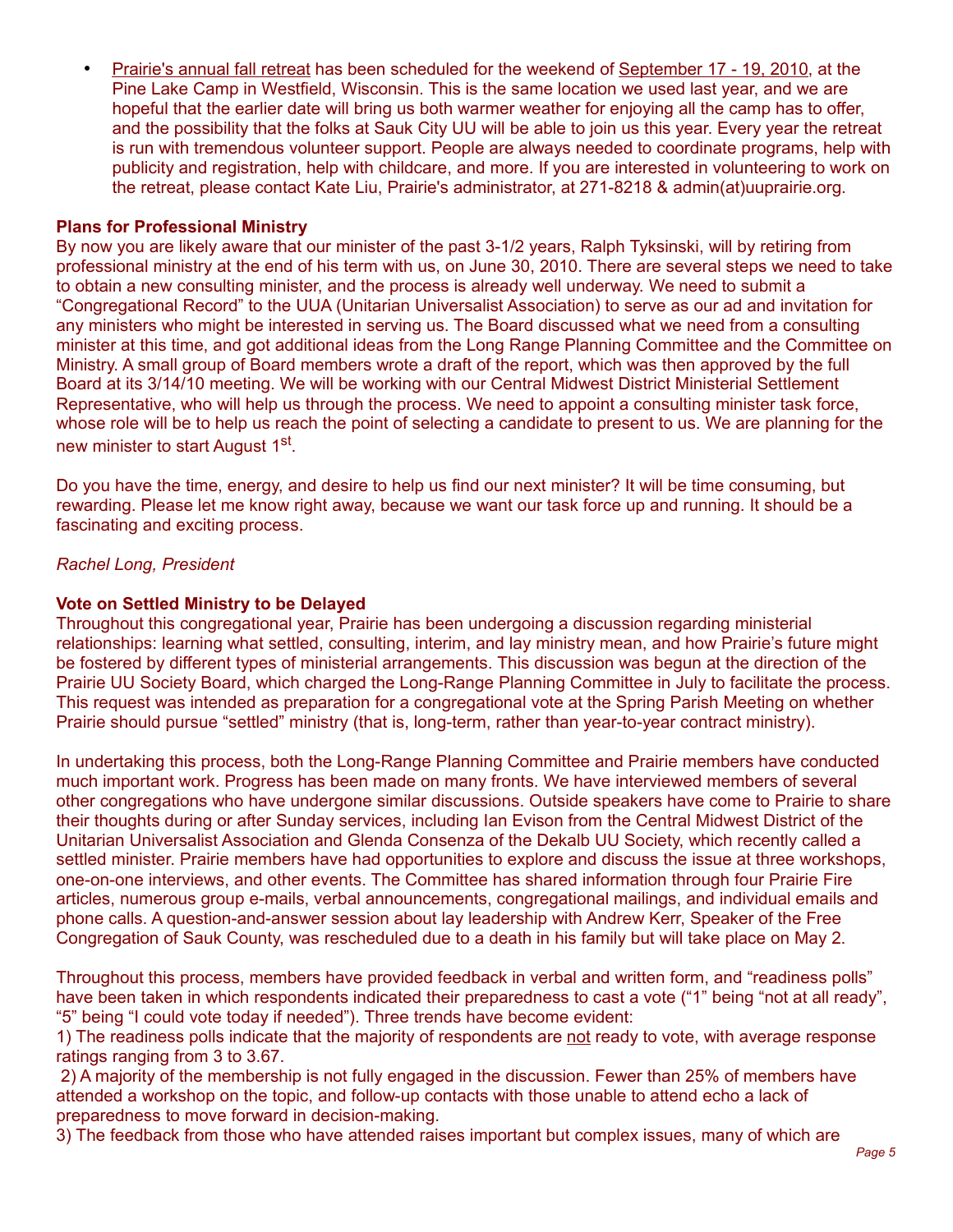beyond the scope of what can reasonably be resolved between now and the Spring Parish Meeting. Examples include questions about ideological identity (including theological diversity) within the congregation and how different ministry forms would affect or reflect it; the impact of different ministry formats on leadership; and financial wherewithal to support a settled minister.

After reviewing both level of participation and feedback received thus far, the Long-Range Planning Committee recommended to the Board that the vote be delayed, and the Board has accepted this recommendation. Discussions will continue in the future; however, at present the Committee will be shifting into a "reporting" mode, to allow time to present all the findings and information that has been gathered. This will ensure that the work done this year by members of the congregation on this issue is fully documented. The Committee will also make recommendations regarding means of facilitating future discussions.

With such an important issue, full participation and thoroughly resolved discussions are critical. To move forward with a vote when there is clearly more work to be done would not be in the best interest of the congregation.

Additional feedback is encouraged; please contact any member of the Long-Range Planning Committee (Robyn Perrin, Aileen Nettleton, Ken Skog, Christina Klock, and Mary Mullen). Many thanks for your time and effort on this issue. It is important, and the discussion process will continue in the future.

#### *Robyn M. Perrin, Chair, Long-Range Planning Committee*

#### **Caring Committee Guidelines for Support for Prairie Members**

The Caring Committee commits to reach out to members in times of crisis to plan with the individual or family for ways they would like support from the committee and congregation. Discussions will be confidential. Information about the individual's status will not be communicated beyond the Caring Committee and minister via email or other announcements unless the individual agrees information may shared in order to respect the individual's right to privacy. The Caring Committee contact person may coordinate support with other members of the congregation, if needed and if the individual agrees. The committee will work in cooperation with the individual's family and the minister to address members' needs. The committee will do what is appropriate and feasible, given our time limits as volunteers. It does not take the place of professional counseling or other services.

The Caring Committee will offer to help members during times of illness, life crisis or major transition in these ways:

Call, email or send a card when a person is ill, check to see if meals, groceries, ride to doctor are needed/ desired.

Contact person or family when person is in the hospital to see what the person would like: visits, family meals, pet care, transportation, etc.

Contact family at time of child's birth to offer support for food or respite care.

Contact young families to see if respite care is needed in special situations.

Contact person prior to planned surgery to see if person would like hospital visits, meals after home, postop visits.

Contact person to share bereavement when family member or good friend passes away.

Share with a member about life issues in their family such as an aging parent.

Offer respite care for individual with long-term ill spouse/partner.

Provide support at the time of death in the immediate family, such as bereavement visits and meals. Discuss end-of-life issues for the individual/ parents/ family member (Refer to Final Chapters booklet)

Contact the minister (or community services, if appropriate):

Contact minister when individual has illness; minister may visit in hospital

Pastoral counseling

Mental health needs

Rites of passage: child dedications, marriages, memorial services

Professional counseling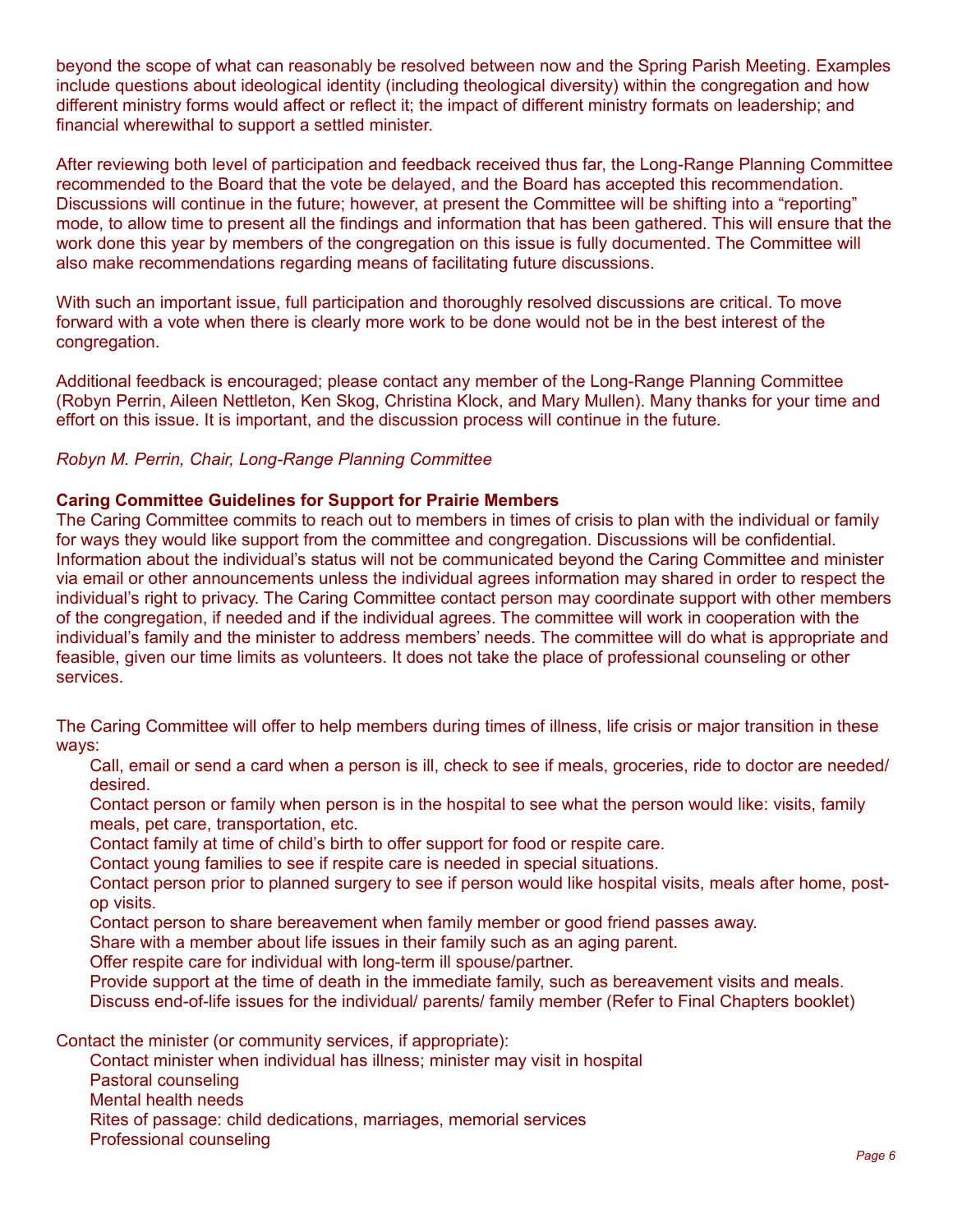Support for "Friends" of Prairie Concerns related to interpersonal relationships Concerns with end-of-life issues **Bereavement** Financial emergency needs

Individuals are encouraged to request assistance yourself in other situations from other members of the congregation or community resources. The Caring Committee may be able to suggest appropriate community resources or private paid services to the individual:

Requests for assistance in moving Regular rides to doctor appointments Long term need for shopping (grocery store delivery, pharmacy delivery) Home assistance such as cleaning, laundry Snow shoveling, other home care tasks Rides to Prairie events

Please contact one of the Caring Committee, Aileen Nettleton, Randy Converse, Linda Colletti, Linda Sheehy, Jill Cornejo, or Erin Bosch, or Rev. Ralph Tyksinski if you have an illness, death, or major crisis in your family, or if you hear about another Prairie member in need. We will do our best as volunteers to be there when most needed. We appreciate all the support that the Prairie Community as a whole provides to one another in our "ministry" of caring for each other.

*Aileen Nettleton, Chair, Caring Comittee*

#### **In Memoriam: Mary Lou Diehl**

Mary Lou Diehl passed away March 13, 2010, at age 89, following a massive stroke. Her children were with her at the hospital at the time of her death. A memorial service is being planned for June. Cards may be sent to the family at her home as listed in the Prairie Directory.

Mary Lou was one of our early members of Prairie, having joined joined in 1969. She will be remembered for her strong activism and sense of justice in society. Professionally, she had worked in public relations at MATC. She was very proud of the achievements of her three children, John, Alicia, and Tim, and her grandchildren.

## **Social Action Notes**

Mary Somers, chair of the Prairie Social Action Committee, will receive a certificate of award as a UU Humanitarian from the UU Church of Tucson along with 14 others for their work with the church's ministry of NO MORE DEATHS. No More Deaths provides humanitarian aid in the desert for those crossing the border. The awards will be given on March 28th at a special service given by John Pike, founder of both the sanctuary movement and No More Deaths.

Prairie member Nancy Graham, also in Tucson, brought the play, SEVEN JEWISH CHILDREN to the Tucson Northwest UU Church March 14th, and plans to have several other performances at area churches.

In the Madison Area, the The Single Payer Action Network of Madison will present James Thindwa at the Labor Temple on April 10 at 2 p.m. James was featured on Bill Moyers Journal last year and has been a guest on the Health Writers program on several occasions.

*Mary Somers Social Action Chair*

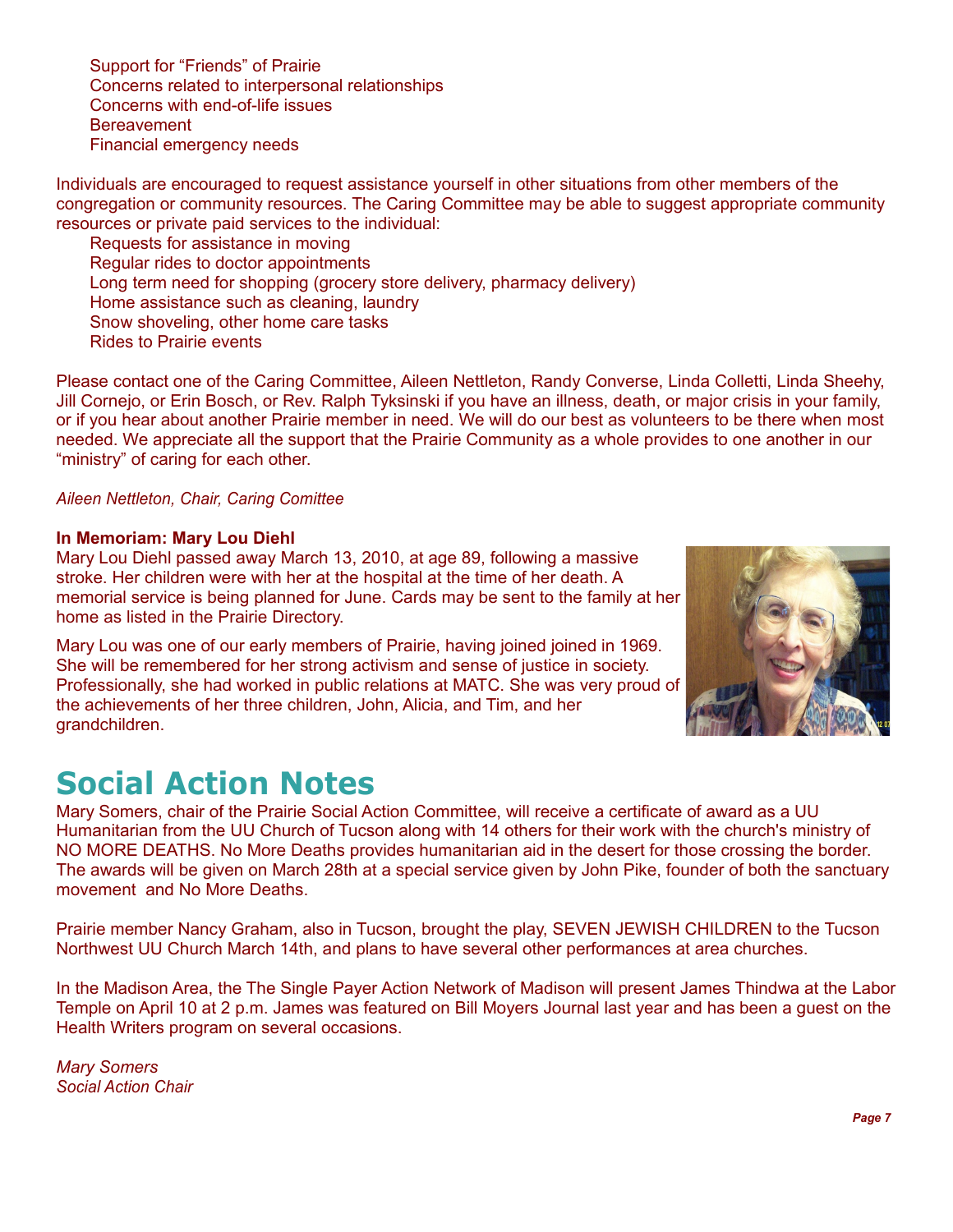## **Rev. Ralph's Ruminations**

Dear Prairie members and friends,

My decision to conclude my service as Consulting Minister has been made. It has not been easy and uncomplicated. But I feel that it is now time for Prairie to journey with another minister and the Board is now actively engaged in the search process. Since I began my service in October of 2006 (I remember well attending the parish retreat at Bethel Horizons and participating with Karleen in our first Key Log service, indoors because of the rain outside,) we have journeyed along a path that has surely developed reasonable expectations of what shared ministry can mean. I have felt deeply privileged to serve and have loved my time with Prairie. We should honor and own the achievements that we have accomplished together and I strongly believe have demonstrably enriched the life of the congregation and have made it a healthier community.

However, along with achievements there are for me some disappointments. The excellent work that has been done by the Long Range Planning Committee has not yet yielded the kinds of consensus building around the congregation's readiness to make a decision to go forward with the longer term service of professional ministry.

The Committee recommended to the Board at the March 14th meeting the following: "That Prairie UU Society delay the vote on whether to pursue settled ministry, originally scheduled for the 2010 Spring Parish Meeting." The LRP committee also recommended to the Board "that different models of professional and lay ministry models continue to be explored and discussed during the 2010-2011 congregational year." Both recommendations were accepted by the Board.

I would like to suggest that Prairie is not alone among congregations in its struggle to find an identity with professional ministry.

Here is a framework that Alban Institute consultant Roy Oswald recommends to congregations as a way to move beyond polarity thinking and divisiveness and toward greater consensus building.

"A polarity is a pair of truths that need each other over time. When an argument is about two poles of a polarity, both sides are right and need each other to experience the whole truth. This phenomenon has been recognized and written about for centuries in philosophy and religion, and the research is clear: leaders and organizations that manage polarities well outperform those who don't. A polarity is a pair of truths that are interdependent. Neither truth stands alone. They complement each other. Congregations often find themselves in power struggles over the two poles of a polarity. Both sides believe strongly that they are right. People on each side assume that if they are right, their opponents must



be wrong—classic "either/or" thinking. Either we are right or they are right—and we know we are right! When people argue about the two truths, both sides will be right, and they will need each other to experience the whole truth."

Let's take a look at each quadrant in the "Strong Clergy Leadership and Strong Lay Leadership" polarity in detail:

#### *The Upside of Strong Clergy Leadership*

Clergy possess theological and spiritual depth and draw on those gifts to lead the congregation well Clergy possess enough emotional intelligence to develop strong, trusting relationships with others Congregations are well served by clergy who know how to maintain balance in their lives Excellent pastoral care is offered Congregations thrive when clergy lead congregational change

Strong prophetic messages are delivered when necessary

#### *The Upside of Strong Lay Leadership*

Clergy and laity share a set of commonly accepted set of principles that can result in strong mission and vision Some laity understand the complexity of the clergy's role and support and guide their minister's work in the congregation *Page 8*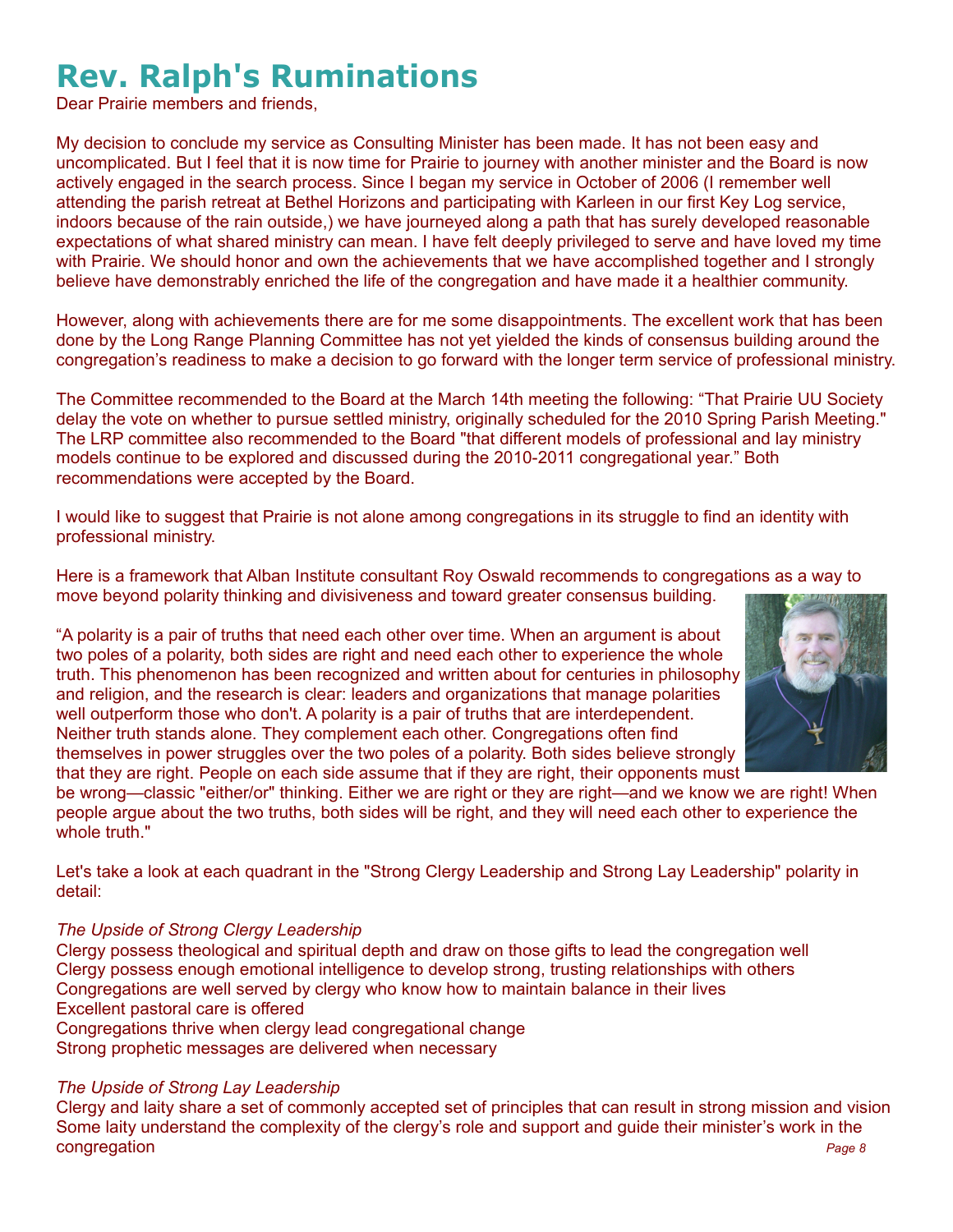Gifted and called laity also offer pastoral care Positive change takes place in a congregation when strong lay leaders are involved Dedicated lay leaders participate with their minister in challenging the congregation

#### *The Downside of Strong Clergy Leadership*

Some laity may feel inferior to ministers in their knowledge of religion, philosophy and congregational life Clergy may try to micromanage other staff members and lay leaders Overfunctioning clergy may burn out and fall into exhaustion, cynicism, and disillusionment Lay leaders' energy declines because they lack ownership of important decisions Clergy are, so to speak, stoned to death like the prophets of old

Conflict can result when strong lay leaders butt heads with strong clergy, and one side wins Some laity try to micromanage their clergy Change is not possible because strong lay leaders insist that things be done the old way The energy of clergy declines as they lack ownership of important decisions Clergy are unwilling to deliver strong, prophetic messages

The Downside of Strong Lay Leadership is the breating the provide the strength in the consistent of the Downside of Change is more than the consistent of the Downside Conference is the property of the Change is in the prop Thriving congregations have found ways to empower their clergy and to empower their laity. It is important to do both. One way is to reproduce this polarity on a single sheet of paper and ask for an hour's discussion at the next board meeting or better, the next congregational meeting. The question that needs to be asked at such a time is this: "Are we managing this polarity well or managing it poorly?" If there is consensus that the congregation is managing it poorly, the board can ask for suggestions of action steps that might bring the two poles into better balance. If the suggestions are not particularly robust, a task force can be appointed to study the polarity and bring recommendations. Managing this polarity is worth that expenditure of energy."

Of course, there will be folks at Prairie with concerns over budgeting, leadership roles, professional responsibilities, duties and tasks. But these are issues that congregations will always face whether with ministers or not.



Glad to be journeying with you, Rev. Ralph

## **Denominational News**

The **Central MidWest District Meeting** is approaching! It will be held the weekend of **April 30th-May 2nd** at the Westin Chicago North Shore in Wheeling, IL. You still have some time to plan, so mark your calendars!

*Page 7* "There will be the usual inspiring banner parade, moving worship services and the winner of the sermon award will present their award-wining words as part of the Sunday morning worship. And there will be the important sharing of resources, experiments and successes around the issue of growth that religious leaders are always clamoring for." It is always an uplifting weekend. Brochures will be available at the Prairie meetinghouse starting February 28th.

Also, the UUA **General Assembly** is being held in Minneapolis, this year, **June 23-27th**! We are hoping since it is so close, we can get car loads of Prairie folk to attend! "General Assembly is the way that our faith does business. Actions of social witness are passed at GA, elements that make up future policies are discussed… and YOU have a voice in the discussion. You'll hear terrific speakers. There will be hundreds of entertaining programs and informative workshops, offering excellent support and learning for leaders in our congregations. You'll be able to join the witness for our faith and values, in moving and exciting ways."

Please let Heidi Hughes, DA chairperson, know if you are planning on attending either or both conferences - or if you are interested in being a delegate for either meeting and would like more information.